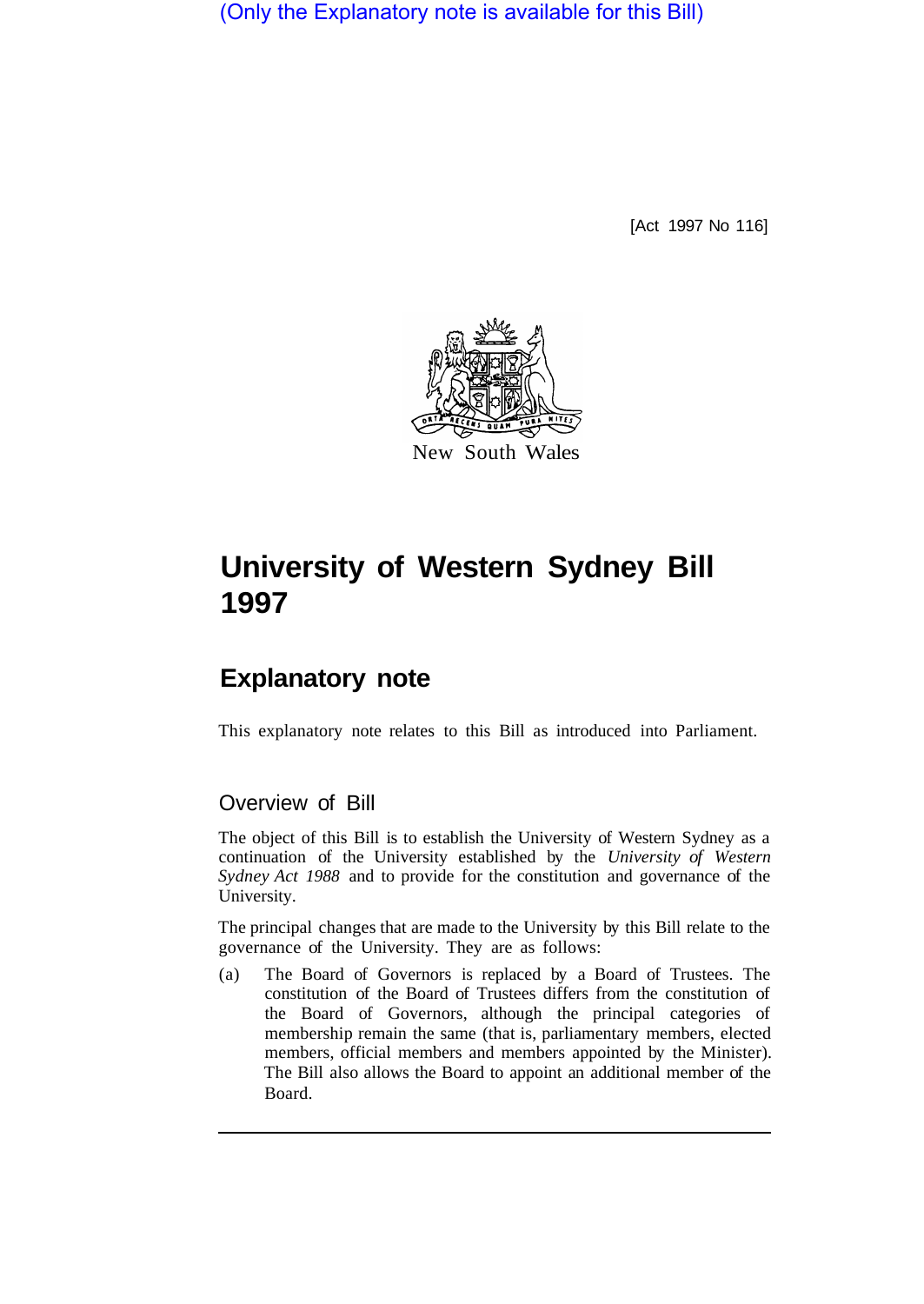Explanatory note

- $(b)$ The Chancellor, who is elected by the Board, is no longer required to be elected from among the members of the Board (however, when elected the Chancellor becomes an official member of the Board).
- Provision is made for the establishment of Councils by University  $(c)$ Members (formerly known as members of the University network). At present, the University Members are the University of Western Sydney, Hawkesbury, the University of Western Sydney, Macarthur and the University of Western Sydney, Nepean. Councils are to be responsible for the internal governance of the University Members. The Chair of each Council is an official member of the Board of Trustees and a Deputy Chancellor.
- $(d)$ Each University Member has a principal executive officer, appointed by the Board, who is the academic and administrative head of the University Member (this replaces the position of chief executive officer).
- The Academic Board is re-constituted as an Academic Senate. The  $(e)$ Chair of the Academic Senate is an official member of the Board.

The Bill also expands and clarifies the functions of the University, the Board, the Chancellor, the Vice-Chancellor and the Academic Senate.

The Bill repeals and replaces the *University of Western Sydney Act 1988.* 

### Outline of provisions

#### **Part 1 Preliminary**

**Clause 1** sets out the name (also called the short title) of the proposed Act.

**Clause 2** provides for the commencement of the proposed Act on a day or days to be appointed by proclamation, except for some of the savings and transitional provisions, which commence on assent.

**Clause 3** defines certain words and expressions used in the proposed Act.

**Clause 4** provides that notes do not form part of the proposed Act.

#### **Part 2 Constitution and functions of University**

**Clause 5** establishes the University.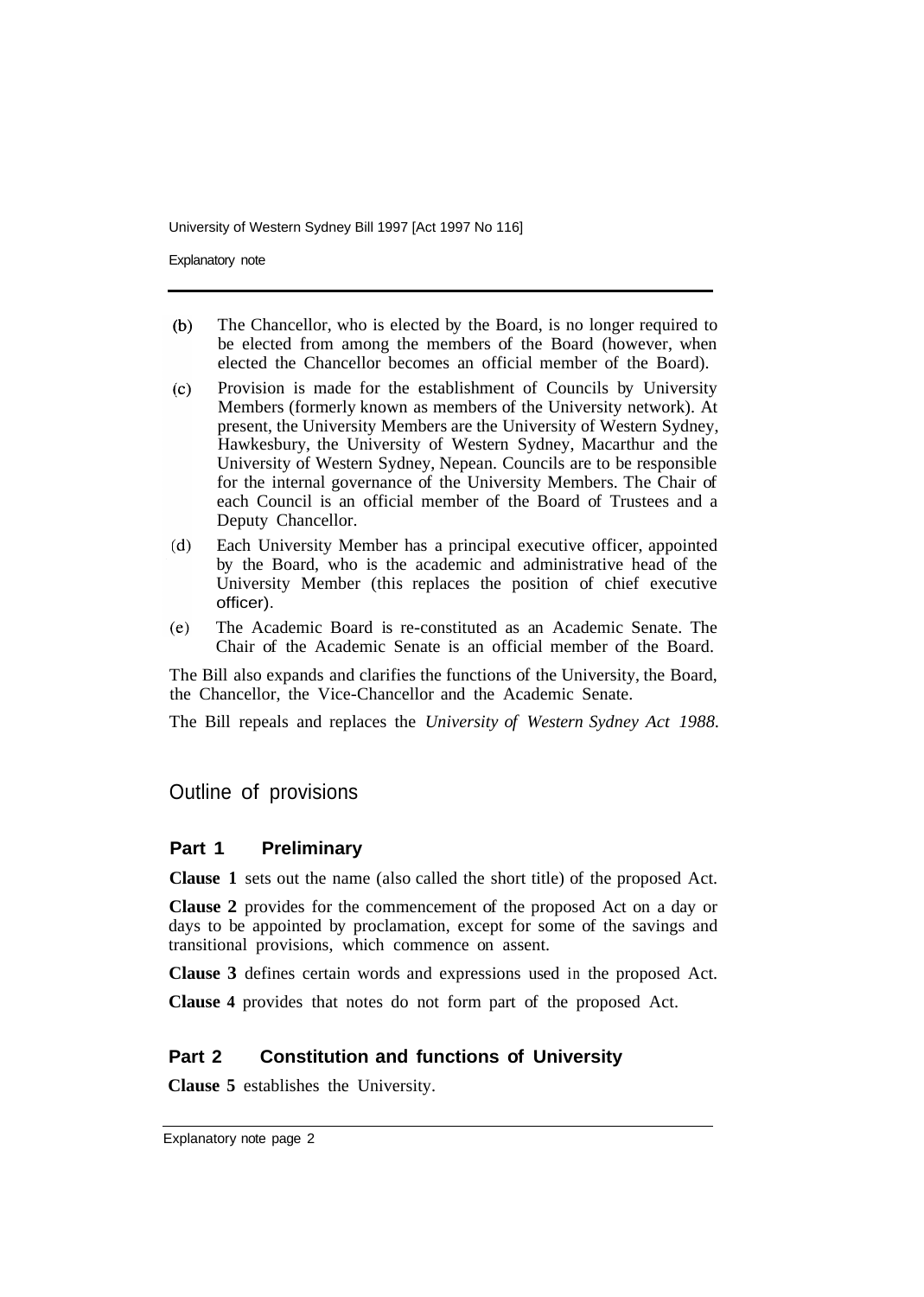Explanatory note

**Clause 6** states that the University is a body corporate.

**Clause 7** provides that the University's structure is that of a federation, consisting of the office of the Vice-Chancellor and the University Members.

**Clause 8** specifies the functions of the University.

**Clause 9** empowers the University, for the purpose of exercising its functions, to provide such facilities for students as it considers desirable.

#### **Part 3 Governance of University**

**Clause 10** establishes a Board of Trustees of the University.

**Clause 11** provides for the functions of the Board.

**Clause 12** provides that the Board consists of parliamentary, official, appointed and elected members.

**Clause 13** contains provisions relating to the Chancellor of the University.

**Clause 14** contains provisions relating to the Deputy Chancellors of the University.

**Clause 15** contains provisions relating to the Vice-Chancellor of the University and provides that the Vice-Chancellor is the chief executive officer of the University.

**Clause 16** provides for the establishment of a Council for each University Member.

**Clause 17** contains provisions relating to the Chair of each Council.

**Clause 18** contains provisions relating to the principal executive officers of University Members.

**Clause 19** designates the Governor as the Visitor of the University.

**Clause 20** establishes an Academic Senate of the University.

**Clause 21** contains provisions relating to the Chair of the Academic Senate.

#### **Part 4 Functions of Board**

#### **Division 1 General**

**Clause 22** specifies the principal powers of the Board.

**Clause 23** permits the Board to delegate its functions.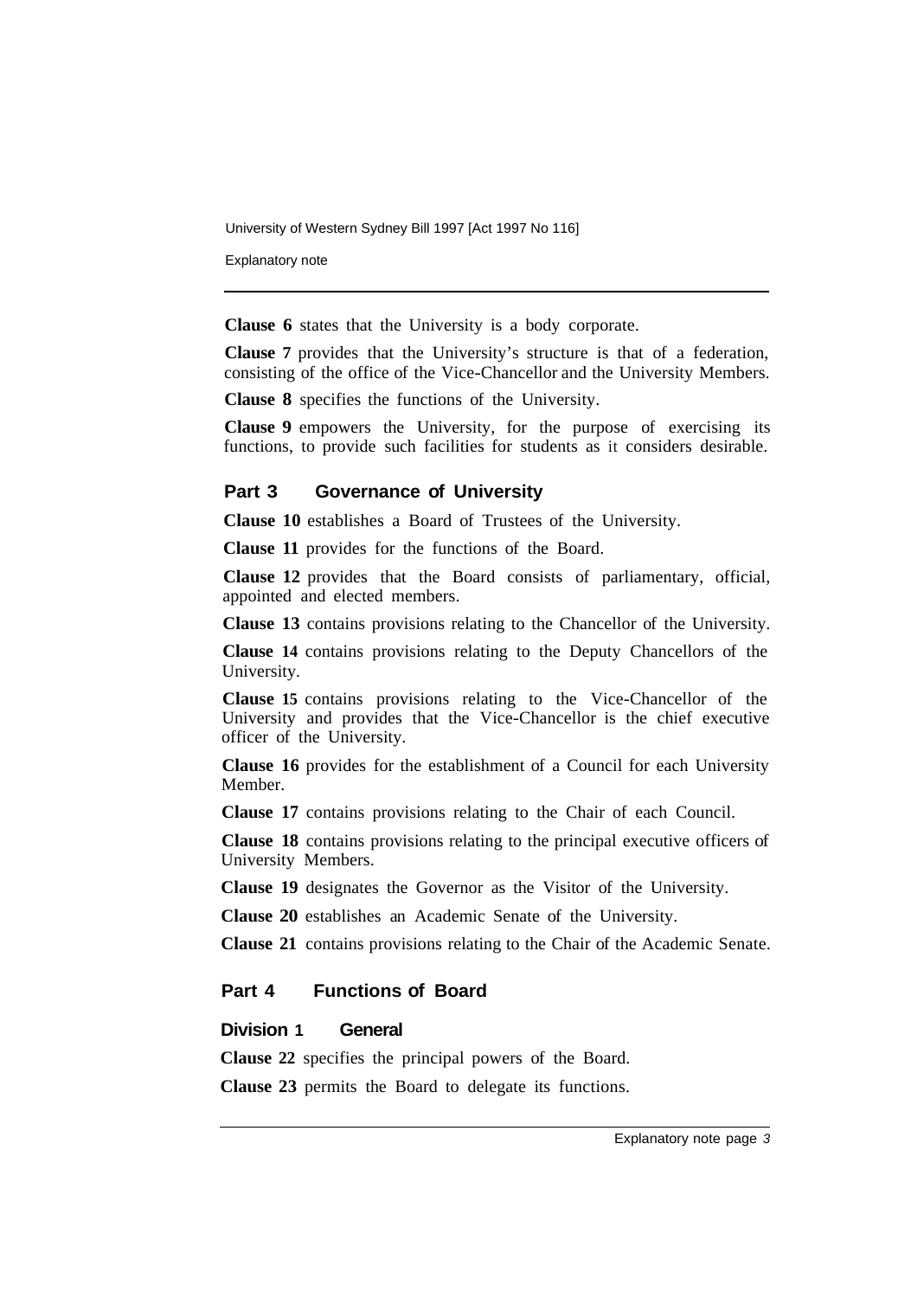Explanatory note

#### **Division 2 Property**

**Clause 24** specifies the powers of the Board relating to property and places certain restrictions on the Board when dealing with land of the University.

**Clause 25** provides for the resumption or appropriation of land for the benefit of the University.

**Clause 26** gives the Board, subject to certain restrictions, the control and management of land of the Crown on which the University is conducted.

**Clause 27** provides for the vesting in the University of certain land of the Crown.

#### **Division 3 Variation of trusts**

**Clause 28** contains definitions.

**Clause 29** provides for the application of the Division to certain trusts.

**Clause 30** allows the Minister to vary the terms of a trust that provides for the awarding of a prize in certain circumstances.

**Clause 31** allows the Minister, with the concurrence of the Attorney General, to vary the terms of a trust if it is impossible or inexpedient, or not in the reasonable interests of the University, to carry out the terms of the trust.

**Clause 32** allows the terms of a trust to be varied more than once.

#### **Part 5 General**

**Clause 33** enables the Treasurer, with the approval of the Governor, to advance money to the Board for the temporary accommodation of the University.

**Clause 34** provides for the financial year of the University.

**Clause 35** forbids religious or political discrimination in the admission of students, progression within the University and other benefits provided by the University.

**Clause 36** provides for the exemption of persons. on grounds of conscience, from membership of the body corporate of the University.

**Clause 37** enables the re-appointment or re-election of a person to any office under the proposed Act which the person has held and for which he or she is still eligible.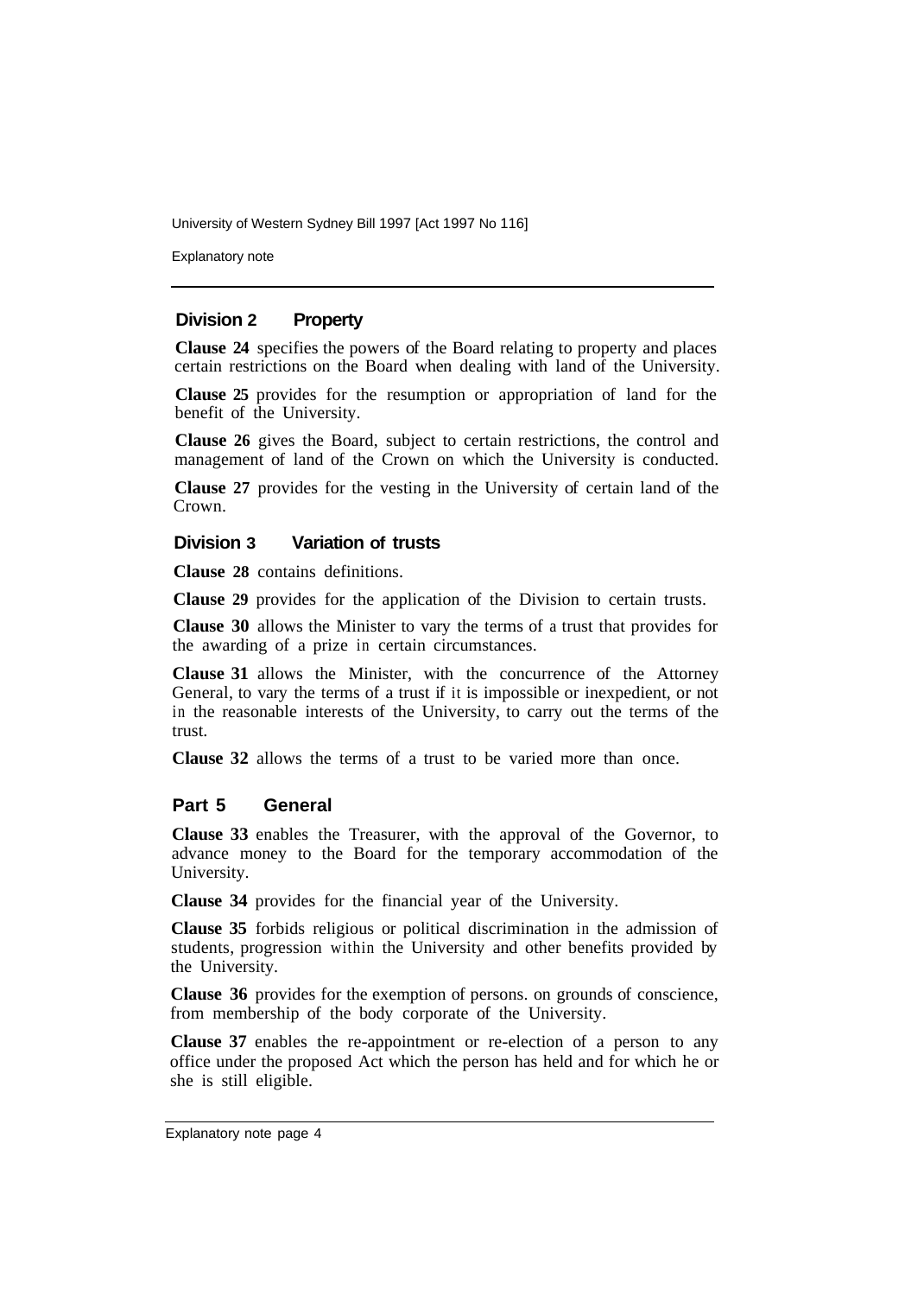Explanatory note

**Clause 38** prevents a person from holding office as Chancellor, an appointed member of the Board, an elected member of the Board or the Chair of a Council for more than 2 consecutive terms, except with the approval of the Minister. Four consecutive terms of office are not permitted.

**Clause 39** provides for the use and custody of the seal of the University.

**Clause 40** enables the Board, with the approval of the Governor, to make by-laws generally for the management, good government and discipline of the University and in relation to certain other matters.

**Clause 41** enables the Board, or another authority specified in the by-laws, to make rules with respect to the matters for and with respect to which by-laws can be made (with the exception of certain matters, for example, elections of members of the Board).

**Clause 42** repeals the *University of Western Sydney Act 1988.* 

**Clause 43** is a formal provision that gives effect to the Schedule of amendments to other Acts.

**Clause 44** is a formal provision that gives effect to the Schedule of savings, transitional and other provisions.

**Clause 45** provides for a review of the proposed Act by the Minister 5 years after its enactment.

**Schedule 1** contains provisions relating to the members and procedure of the Board (including vacation of office, committees of the Board and liability of Board members).

**Schedule 2** sets out the investment powers of the Board.

**Schedule 3** contains consequential amendments to the *Public Finance and Audit Act 1983* and the *University Legislation (Amendment) Act 1994.* 

**Schedule 4** contains savings, transitional and other provisions. These provisions:

- (a) provide for the making of savings and transitional regulations, and
- (b) make it clear that the University is a continuation of, and the same legal entity as, the University established by the *University of Western Sydney Act 1988,* and
- (c) provide for the dissolution of the Board of Governors of the University and provide that some of the elected members and the parliamentary members are to continue as members of the new Board, and